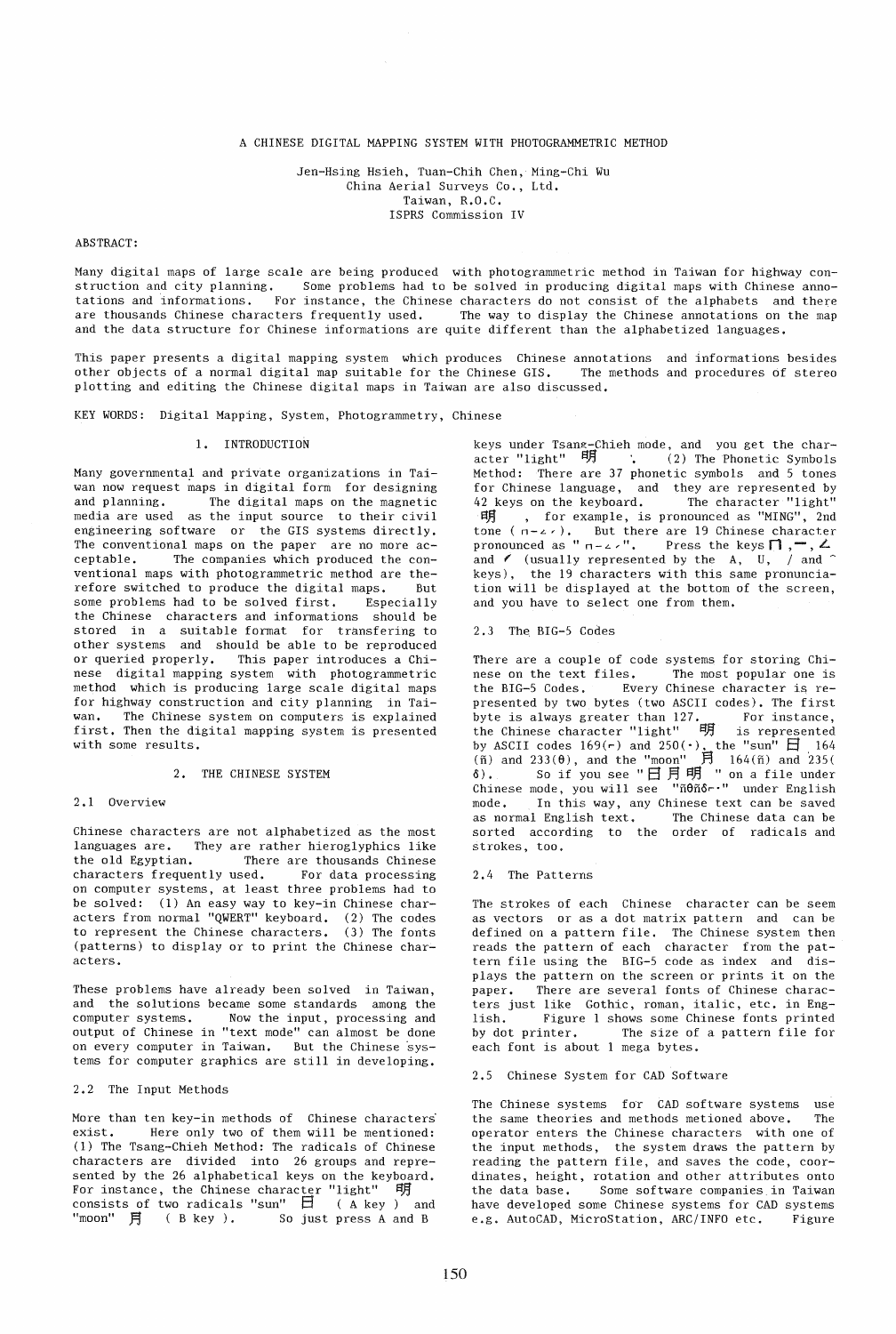2 shows some Chinese fonts plotted by a Chinese CAD system.

# 3. DIGITAL MAPPING SYSTEM IN TAIWAN

3.1 Digital Mapping System with Photogrammetric Method

There are two major ways to produce digital maps in Taiwan: (1) Using analytical stereo plotter with digital mapping software(Chen 1986,Chen 1988, Seile 1989, Menke 1991). (2) Using analog stereo plotter<br>aided by computer. The analog plotter has to be The analog plotter has to be installed with encoder and converter, and connected to a personal computer via interface hardware and interface software for the CAD systems (DAT/EM 1991 ). In both ways, the interactive graphics commands are always too complex and time consuming for the operators, even using the pull-down menus or windows. Therefore we had to design some menus which can be simply touched by finger on a keypad or pointed by cursor on a tablet. Figure 3 shows an example of such menu.

### 3.3 The Symbols

The Ministry of Interior is going to promulgate a<br>standard of the symbols on maps. Figure 4 shows standard of the symbols on maps. a part of this standard. It includes (from left to right) symbol names, short codes, elements, symbols, sizes, classes, line types, colors, measuring methods, long codes and remarks (Wang 1992). Before the operator can simply draw these symbols by one touch, a symbol library should be designed, such as the Blocks, ACAD.LIN and ACAD.PAT in Auto-<br>CAD, or the Cell Libaraies in MicroStation. Some-CAD, or the Cell Libaraies in MicroStation. times you need to write programs using a special programming language, e.g. AutoLISP, for more complex symbols.

3.4 The Chinese Annotations

The standard of Chinese annotations on maps will be also promulgated. Figure 5 shows a part of this Figure 5 shows a part of this standard. It includes classes, Chinese fonts, English fonts and line types (Wang 1992).

3.5 The Exchange Format

Different mapping systems produce different output formats of digital maps, e.g. the DXF format, the DGN format, the SIF format, etc. The Ministry of Interior is going to promulgate a Standard Exchange Format (SEF) which can be used to transfer digital

map files containing Chinese information between<br>different systems. There are 20 types of record There are 20 types of record in the SEF format: (l)Volume Header, (2)Volume termination, (3)Section Header, (4)Point, (5)Line, (6) Polygon, (7)Node, (8)Annotation, (9)Annotation Parameter, (10)Curved Annotation Parameter, (11)Attribute Definition, (12)Attribute Combined, (13)Attribute Description, (14)Node-line Linkage, (15)Polygon-line Linkage, (16)Line Topology, (17)Two-dimensional geometry, (18)Three-dimensional geometry, (l9)Continuation, and (20)Comment (Wang 1992).

#### 4. RESULTS

Figure 6 and Figure 7 show two parts of  $1:1000$  map plotted from 2 digital maps produced by the method descripted in this paper.

### 5. CONCLUSION

The Digital Mapping Systems with Photogrammetric Method are working successfully in Taiwan. The problems of Chinese information have been solved.

#### **REFERENCES**

Chen, T.C., 1986. The Interactive Graphics Systems on Analytical Stereo Plotters for Digital Maps editing. Symposium of ISPRS Commision III, Rovanimi, Finland.

Chen, T.C., 1988. An Experience of Integrating Geodetic, Photogrammetric and Remote Sensing data on the Digital Mapping System. ISPRS XVI Congress, Kyoto, Japan.

DAT/EM System International, 1991. Digital Mapping System Operartion Manual. Anchorage, U.S.A.

Menke, K., 1991. PHOCUS for Cartographic Applica-<br>tions. Proceedings of the 43rd Photogrammetric Proceedings of the 43rd Photogrammetric Week. Stuttgart, Germany. pp. 115-121.

Saile, J., 1989. PC Software for P-Series Planicomp. Proceedings of the 42nd Photogrammetric Week. Stuttgart, Germany. pp. 57-67.

Wang, S.C., 1992. The Plan and Design of Basic Digital Maps Management. Project Report for The Ministry of Interior. Taipei, Taiwan, R.O,C.

Wu, M.J., 1991. Digital Topographic Map Production by Photogrammetric Method. Journal of Surveying Engineering. Taipei, Taiwan, R.O.C. 33(2):1-12.

| Simple Font | 日        | 月    | 明  |  |
|-------------|----------|------|----|--|
| Kai Font    | E        | 月    | 明  |  |
| Li Font     | 8        | 月    | 明  |  |
| Sung Font   | <b>H</b> | F.   | 明  |  |
| Shing Font  | E)       | ।र्ग | 明  |  |
| Hei Font    |          | E    | 8Ħ |  |

Figure 1: The Chinese Fonts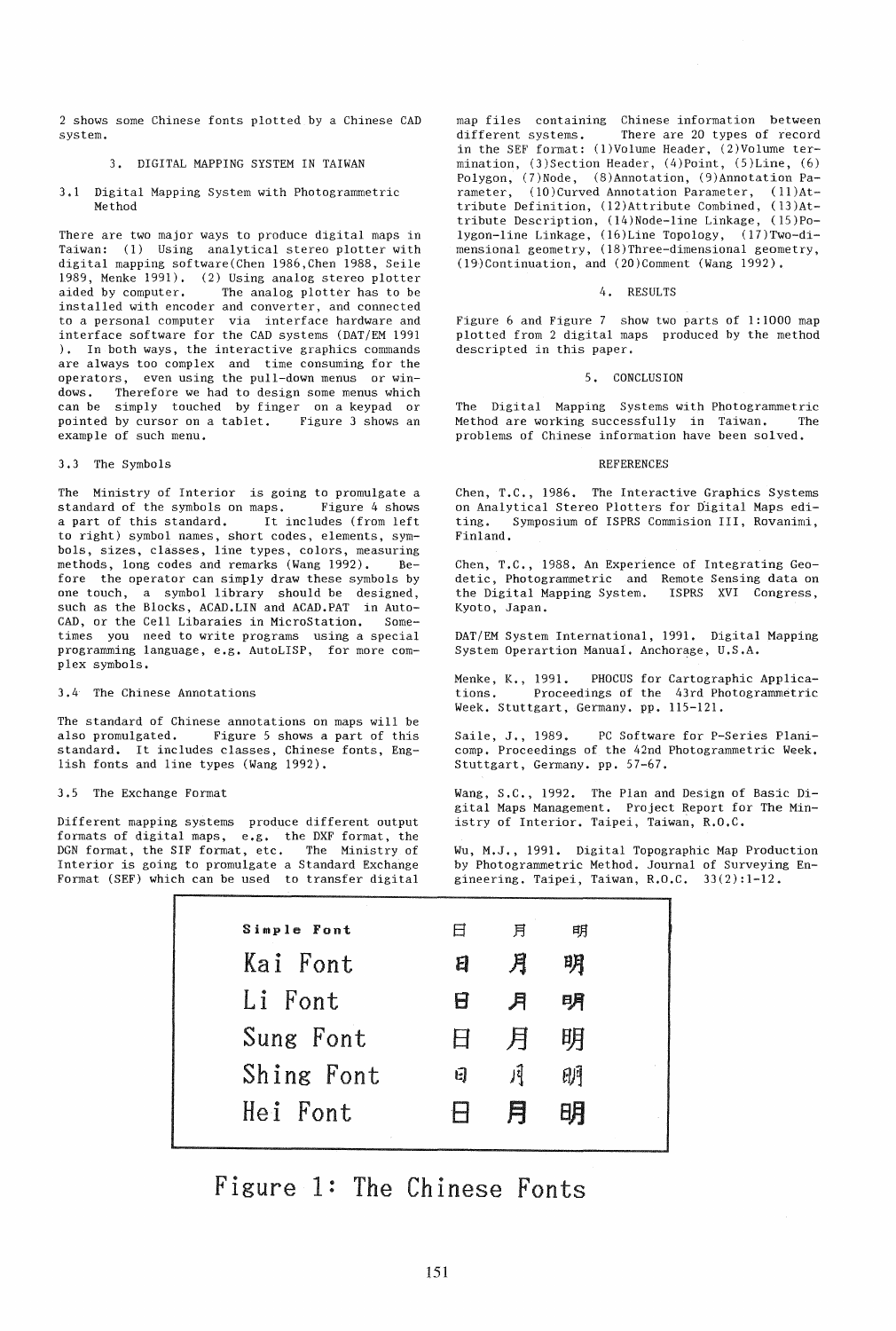

**Figure 2: Plotted Chinese Fonts**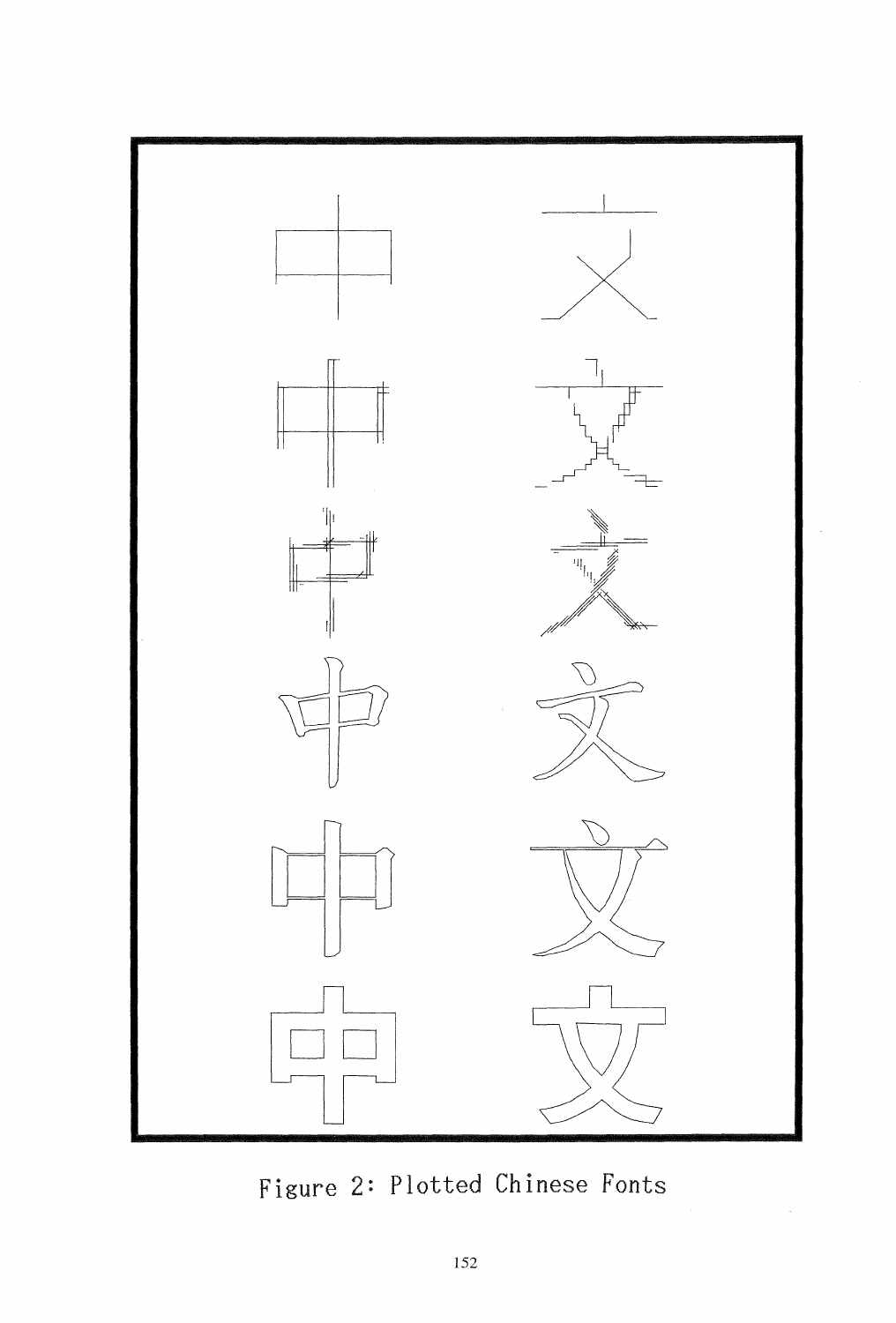

Figure 3: Menu for Chinese Mapping System

 $153$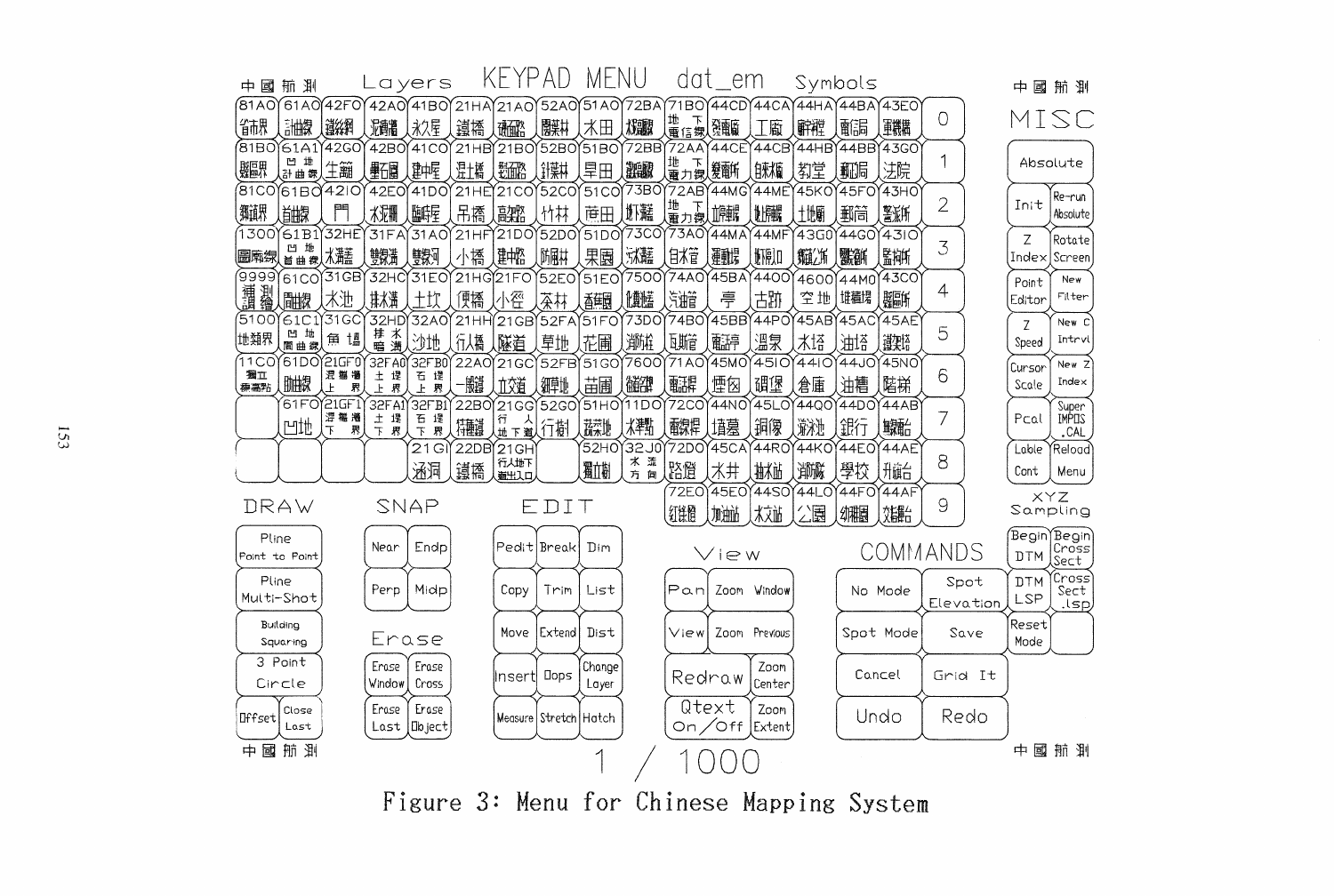|             |        |     |              | 建                                             |                                                                                                                                                                                                                                                                                                                                                                                                                                                                                                        | 物            |                       |                | 其他特殊建築構造物及附屬於建築構造物之雜項工作物 |               |   |   |   |   |
|-------------|--------|-----|--------------|-----------------------------------------------|--------------------------------------------------------------------------------------------------------------------------------------------------------------------------------------------------------------------------------------------------------------------------------------------------------------------------------------------------------------------------------------------------------------------------------------------------------------------------------------------------------|--------------|-----------------------|----------------|--------------------------|---------------|---|---|---|---|
| 形<br>物<br>地 | 料<br>資 |     | 地形物地形物       | 使用<br>之                                       | 圖例尺寸圖 例圖 例圖上之量測使                                                                                                                                                                                                                                                                                                                                                                                                                                                                                       |              |                       |                |                          | 原<br>内        | 政 | 部 | 備 | 註 |
| 名           | 稱      | 編   | 碼圖元類別        | 例<br>圖                                        | 及<br>基                                                                                                                                                                                                                                                                                                                                                                                                                                                                                                 | 點類別線號顏       |                       |                | 色用圖元                     | 編             |   | 碼 |   |   |
| 竹           | 垣      | 414 | $\tilde{c}$  | $2.0$<br>$-1 +$<br>$-3.0$                     | $\begin{array}{r} +0.5^+ \\ +2.0^+ \\ \hline 0.6^+ \end{array}$                                                                                                                                                                                                                                                                                                                                                                                                                                        | 4            | 5                     | 7              | 5                        | E 403 010 090 |   |   |   |   |
| 木           | 栅      | 415 | 5            | $-1 + 3.0$<br>$\frac{1}{4}$ $\frac{1}{4}$ .60 | $-3.0 -$<br>-0.6<br>+ + 0.6                                                                                                                                                                                                                                                                                                                                                                                                                                                                            | 4            | 5                     | $\overline{7}$ | $\overline{5}$           | E 403 010 100 |   |   |   |   |
| 門           |        | 416 | 2            |                                               | $\boxed{\times}$ $\frac{1}{1.0}$                                                                                                                                                                                                                                                                                                                                                                                                                                                                       | $\mathbf{1}$ | 5                     | $\overline{7}$ | $\tilde{c}$              | E 403 010 000 |   |   |   |   |
| 階           | 梯      | 417 | 3            | E                                             | $\pm 1.0$<br>E                                                                                                                                                                                                                                                                                                                                                                                                                                                                                         | 3            | 2                     | 7              | $\overline{4}$           | E 403 020 000 |   |   |   |   |
| 煙           | 囟      | 419 | $\mathbf{1}$ | $\bar{\tilde{\Pi}}$                           | $\begin{array}{c}\n\hline\n\downarrow & = \frac{1}{2,0} \\ \hline\n2,5 & \frac{1}{1} \\ \hline\n\downarrow & \frac{1}{1} \\ \hline\n\downarrow & \frac{1}{1} \\ \hline\n\downarrow & \frac{1}{1} \\ \hline\n\downarrow & \frac{1}{1} \\ \hline\n\downarrow & \frac{1}{1} \\ \hline\n\downarrow & \frac{1}{1} \\ \hline\n\downarrow & \frac{1}{1} \\ \hline\n\downarrow & \frac{1}{1} \\ \hline\n\downarrow & \frac{1}{1} \\ \hline\n\downarrow & \frac{1}{1} \\ \hline\n\downarrow & \frac{1}{1} \\ \$ | $1\,$        | $\tilde{c}$           | $\overline{7}$ | $\mathbf{1}$             | E 403 040 000 |   |   |   |   |
| 棚屋          | /亭/架   | 420 | 3            | $\leftrightarrow$                             | $\frac{2.0}{0.0}$ $\leftarrow$ $\frac{1}{1.0}$ $\frac{1}{1.0}$ $\frac{1}{1.0}$                                                                                                                                                                                                                                                                                                                                                                                                                         | 5            | 5                     | $\overline{7}$ | 5                        | E 403 050 000 |   |   |   |   |
| 升<br>旗      | 台      | 422 | 3            | $\pm$                                         | $\begin{picture}(120,17) \put(0,0){\line(1,0){150}} \put(15,0){\line(1,0){150}} \put(15,0){\line(1,0){150}} \put(15,0){\line(1,0){150}} \put(15,0){\line(1,0){150}} \put(15,0){\line(1,0){150}} \put(15,0){\line(1,0){150}} \put(15,0){\line(1,0){150}} \put(15,0){\line(1,0){150}} \put(15,0){\line(1,0){150}} \put(15,0){\line(1,0){150}}$<br>$\begin{matrix} 7 \\ 4.0 \\ 1 \end{matrix}$                                                                                                            | 5            | 5                     | 7              | 5                        | E 403 060 010 |   |   |   |   |
| 停<br>車      | 場      | 423 | 3            | $^{\circledR}$                                | $\frac{1}{20}(\bigcap_{T} \frac{1}{40}$                                                                                                                                                                                                                                                                                                                                                                                                                                                                | 5            | 5                     | 7              | 5                        | E 403 070 000 |   |   |   |   |
| 體<br>停<br>立 | 場<br>車 | 424 | 3            | $\overline{P}$                                | $\begin{array}{c} \mathbf{7}\\ \mathbf{4.0} \\ \mathbf{\perp} \end{array}$<br>$\left( \mathsf{p}\right)$<br>$\frac{1}{1}$                                                                                                                                                                                                                                                                                                                                                                              | 5            | $\sim$<br>$\tilde{c}$ | $\overline{7}$ | 5                        | E 403 070 010 |   |   |   |   |

Figure 4: The Standard of Symbols for 1:1000 Map

 $154$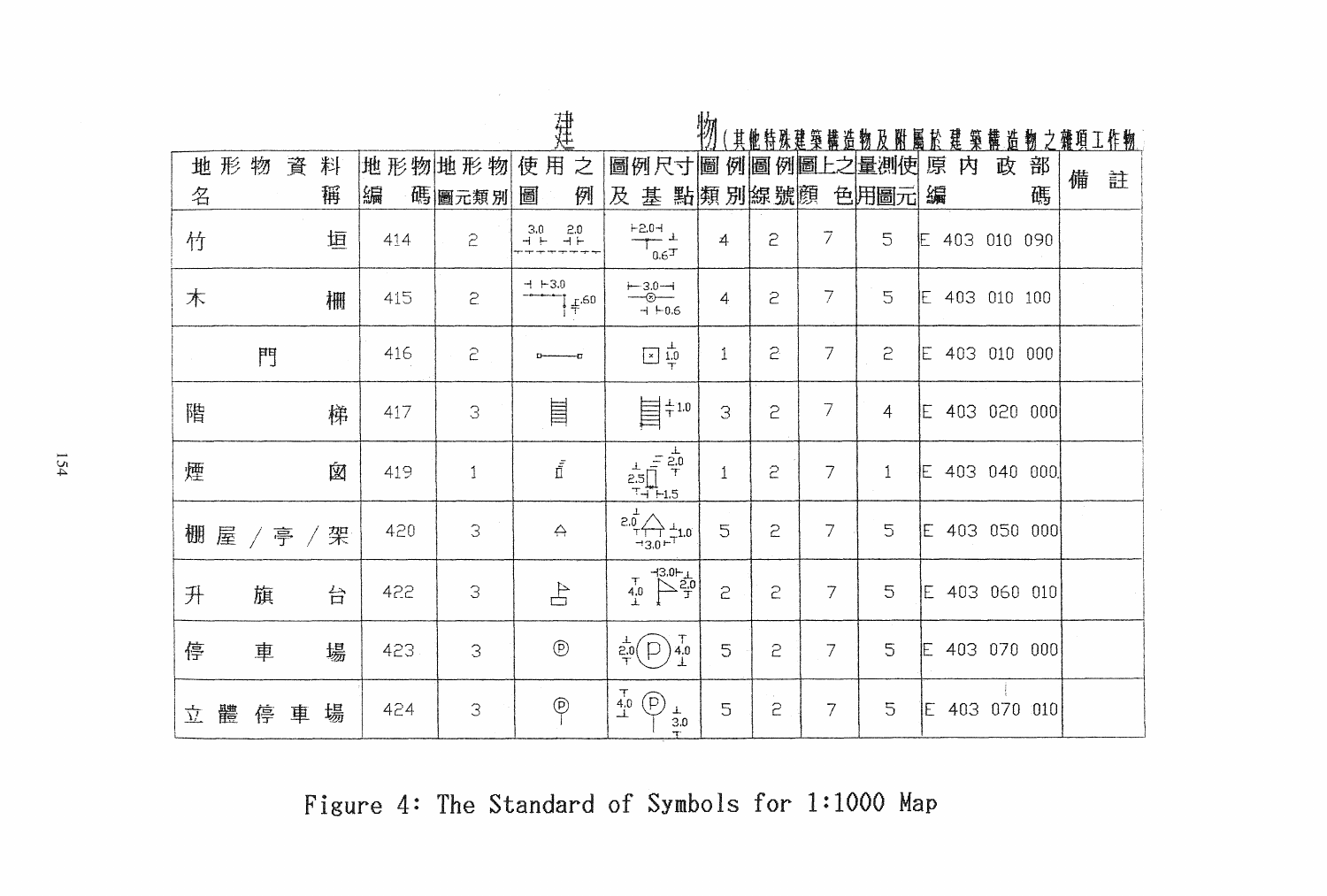|  | $\mathbf{I}$ $\mathbf{I}$ |  |  | 地形圖註記字' |  | .HH<br>íН |
|--|---------------------------|--|--|---------|--|-----------|
|  |                           |  |  |         |  |           |

| 級<br>等 | 文字體(明<br>體)<br>中 | 英文數字(標準字體)      | 線號 |
|--------|------------------|-----------------|----|
| 48     | 地形圖圖式            | ABC123          | 4  |
| 44     | 地形圖圖式            | ABC123          | 4  |
| 38     | 地形圖圖式            | ABCD123         | 4  |
| 32     | 地形圖圖式            | ABCD1234        | 3  |
| 28     | 地形圖圖式            | ABCDE1234       | 3  |
| 24     | 地形圖圖式            | ABCDEF12345     | 3  |
| 20     | 地形圖圖式            | ABCDEFG12345    | 5  |
| 18     | 地形圖圖式            | ABCDEFG123456   | 5  |
| 16     | 地形圖圖式            | ABCDEFGH1234567 | 2  |

Figure 5: The Standard of Chinese Annotations

155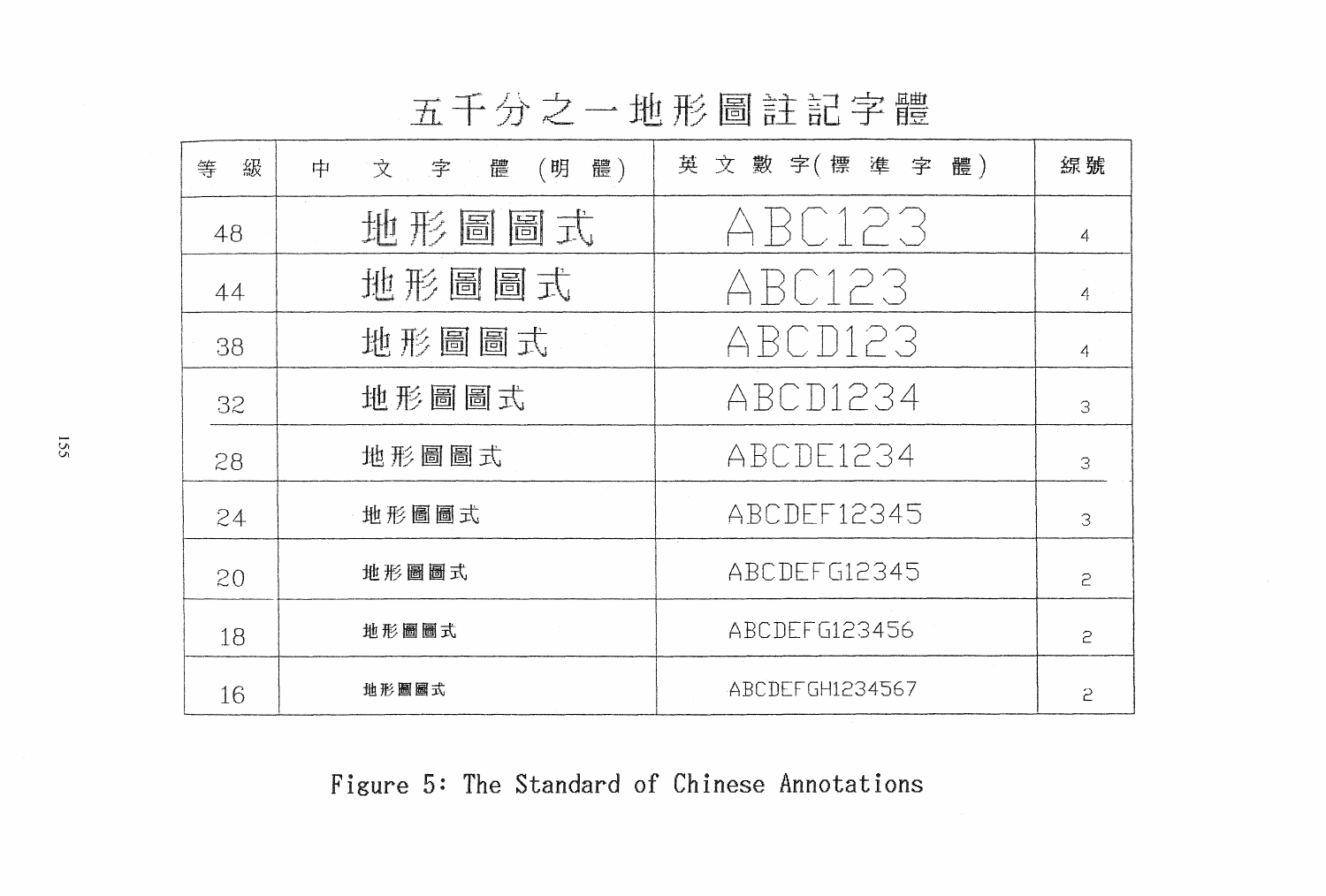

Figure 6: Output of a Chinese Digital Map (1)